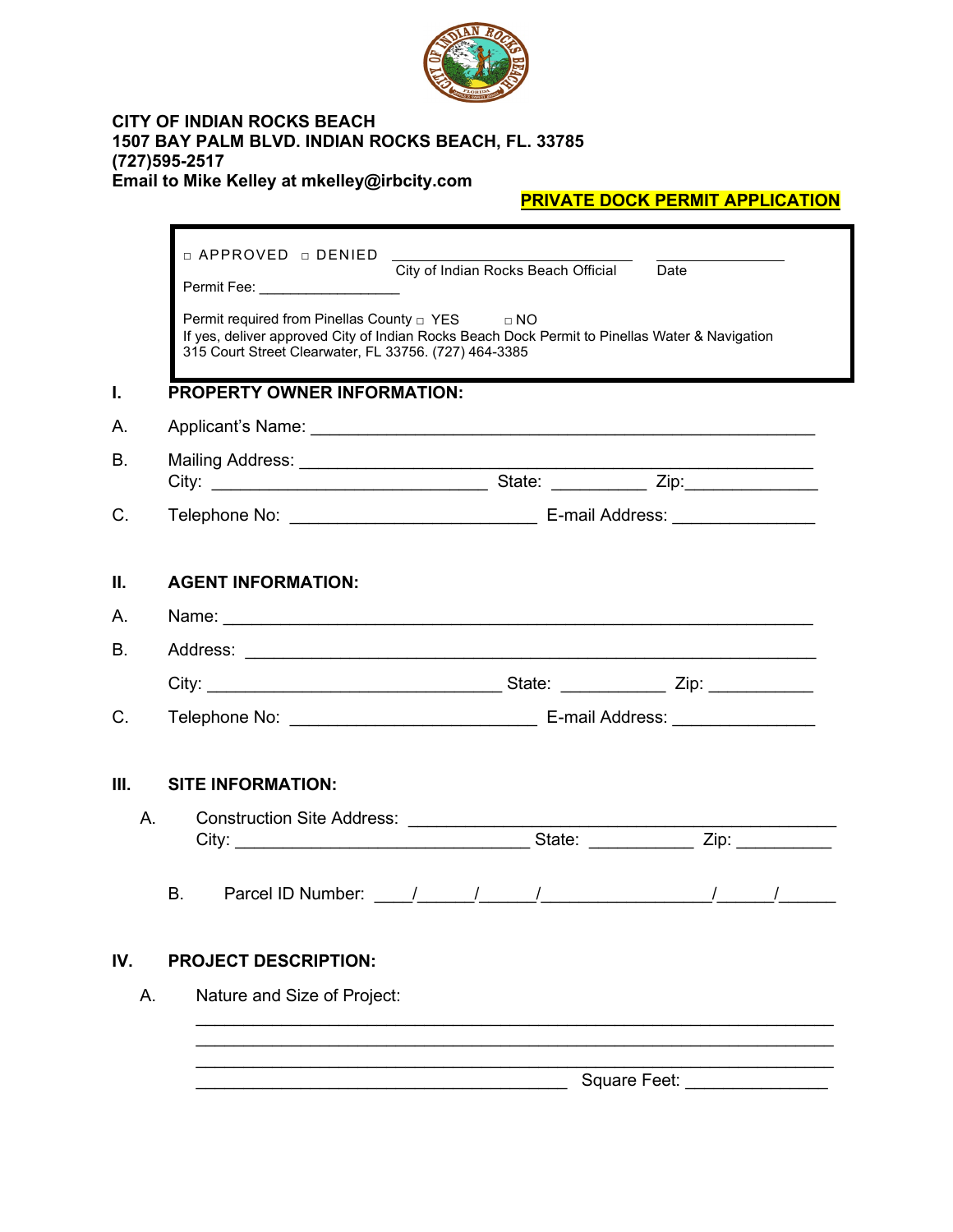

## **V. CONTRACTOR INFORMATION:**

I, \_\_\_\_\_\_\_\_\_\_\_\_\_\_\_\_\_\_\_\_\_\_\_\_\_\_\_\_\_\_\_\_\_\_\_\_\_\_\_\_\_\_\_\_\_\_\_\_\_\_\_\_\_\_\_\_\_\_\_\_\_\_\_\_\_\_\_\_\_\_, a certified contractor, state that the dock has not been constructed and that it will be built in compliance with all requirements and standards set forth in the City of Indian Rocks Beach Code, and in accordance with the attached drawings which accurately represent all the information required to be furnished. In the event that this dock is not built in accordance with the permit or the information furnished is not correct, I agree to either remove the dock or correct the deficiency.

| Signed:         | Cert No.:      |  |
|-----------------|----------------|--|
| Company Name:   | Telephone No:  |  |
| City:           | State:<br>Zip: |  |
| E-mail Address: |                |  |

### **VI. OWNER'S SIGNATURE**:

I hereby apply for a permit to do the above work and state that the same will be done according to the map or plan attached hereto and made a part hereof, and agree to abide by the criteria of the City of Indian Rocks Beach Code for such construction. I further state that said construction will be maintained in a safe condition at all times, should this application be approved, that I am the legal owner of the upland from which I herein propose to construct the improvements, and that the above stated agent/contractor may act as my representative. I understand that I, not the City of Indian Rocks Beach, am responsible for the accuracy of the information provided as part of this application and that it is my responsibility to obtain any necessary permits and approvals applicable for the proposed activities on either private or sovereign owned submerged land.

Date **Date** Legal Owner's Signature

 $\_$  , and the set of the set of the set of the set of the set of the set of the set of the set of the set of the set of the set of the set of the set of the set of the set of the set of the set of the set of the set of th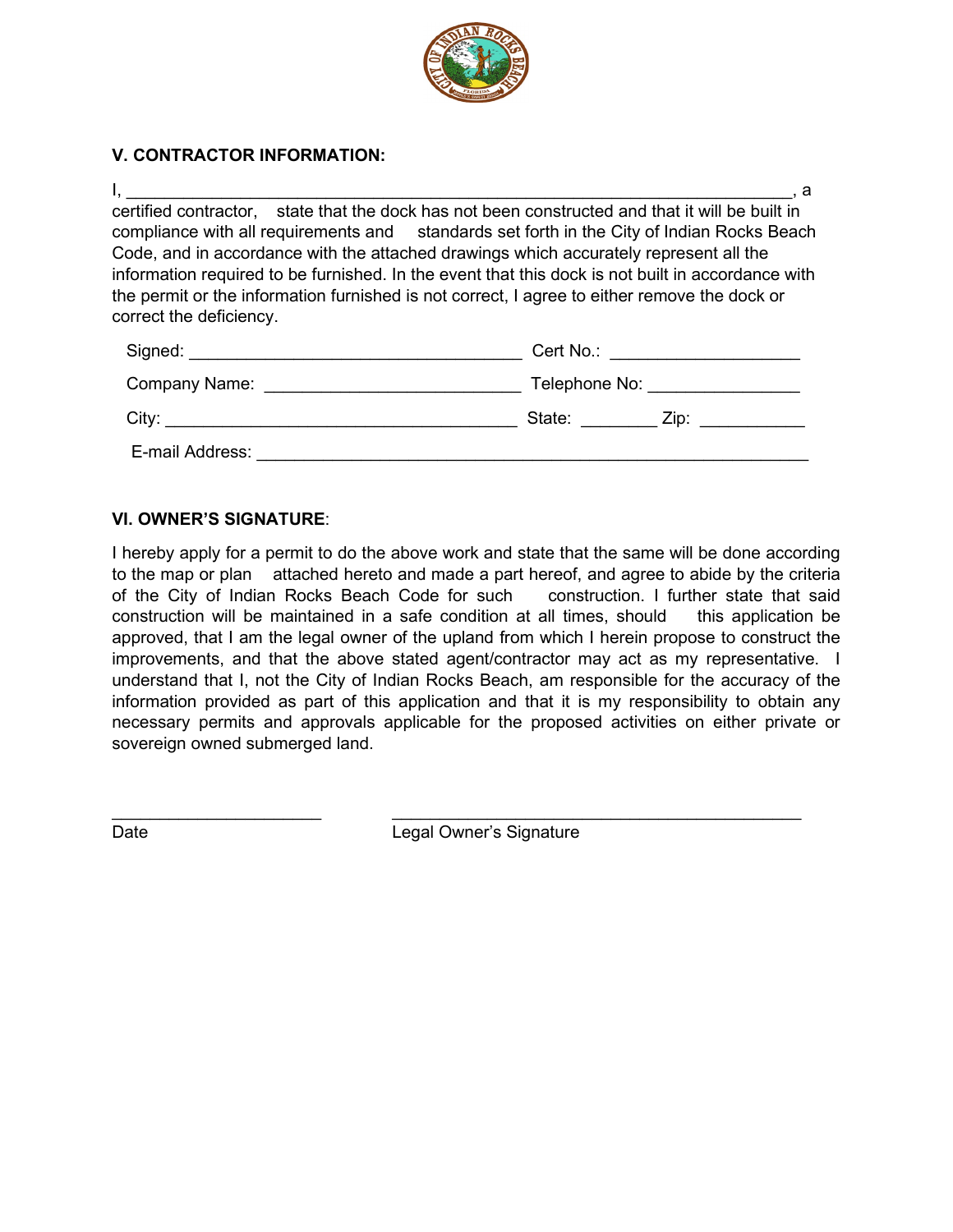

## **DISCLOSURE FORM**

In order to alleviate any potential conflict of interest with City of Indian Rocks Beach staff, it is required that the City be provided with a listing of PERSONS being party to a trust, corporation, or partnership, as well as anyone who may have beneficial interest in the application which would be affected by any decision rendered by the City (attach additional sheets if necessary).

### **A. PROPERTY OWNERS:**

| Name: ____________________________                                                              | Name: ________________________                                                                                                                             |  |
|-------------------------------------------------------------------------------------------------|------------------------------------------------------------------------------------------------------------------------------------------------------------|--|
| Address: ________________________<br><u> 1989 - Johann Stoff, amerikansk politiker (* 1908)</u> | Address: _______________________<br><u> 1989 - Johann Stoff, amerikansk politiker (* 1908)</u>                                                             |  |
| Name: ___________________________                                                               | Name: ________________________                                                                                                                             |  |
| Address: ________________________                                                               | Address: _______________________<br><u> 1990 - Johann John Stoff, deutscher Stoffen und der Stoffen und der Stoffen und der Stoffen und der Stoffen un</u> |  |
| <b>B. REPRESENTATIVES:</b>                                                                      |                                                                                                                                                            |  |
|                                                                                                 | Name: __________________________                                                                                                                           |  |
| Address: __________________________                                                             | Address: _______________________                                                                                                                           |  |
| C. OTHER PERSONS HAVING OWNERSHIP INTEREST IN THE SUBJECT PROPERTY:                             |                                                                                                                                                            |  |
| Interest is: contingent $\Box$ absolute $\Box$                                                  |                                                                                                                                                            |  |
|                                                                                                 |                                                                                                                                                            |  |

#### **D. OWNER'S SIGNATURE:**

I hereby certify that the information stated above is complete, accurate, and true to the best of my knowledge.

 $X \sim$  Date  $\sim$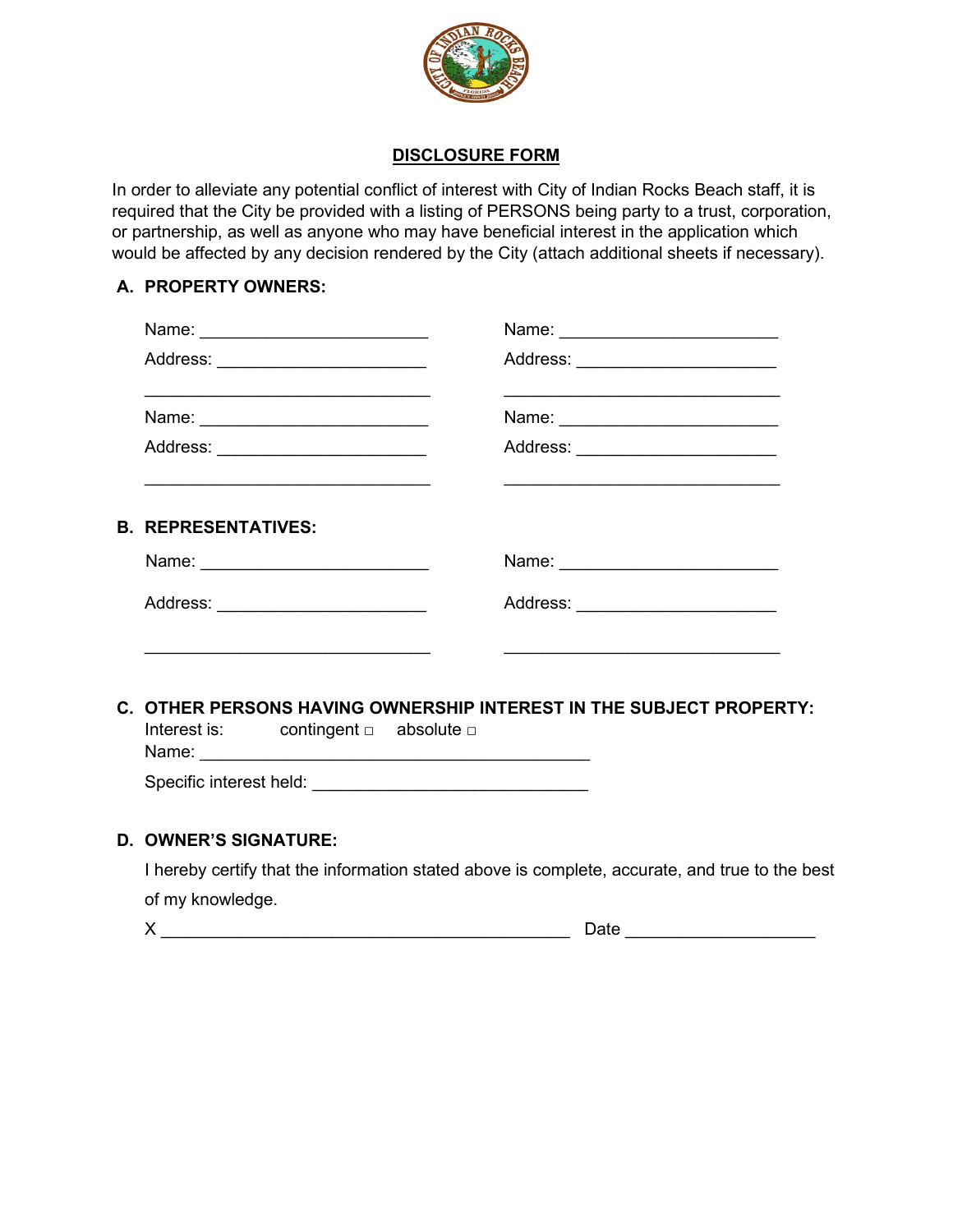

#### **PRIVATE DOCK**

**MHW MLW** 

**BOTTOM TOTAL SQUARE FEET \_\_\_\_\_** Profile View **NEW SQUARE FEET** \_\_\_\_\_

WATERFRONT WIDTH \_\_\_\_\_\_

ENG. SCALE: 1" = 20' **WATER WAY WIDTH \_\_\_\_\_\_**



Plan View - (applicant and adjacent docks)